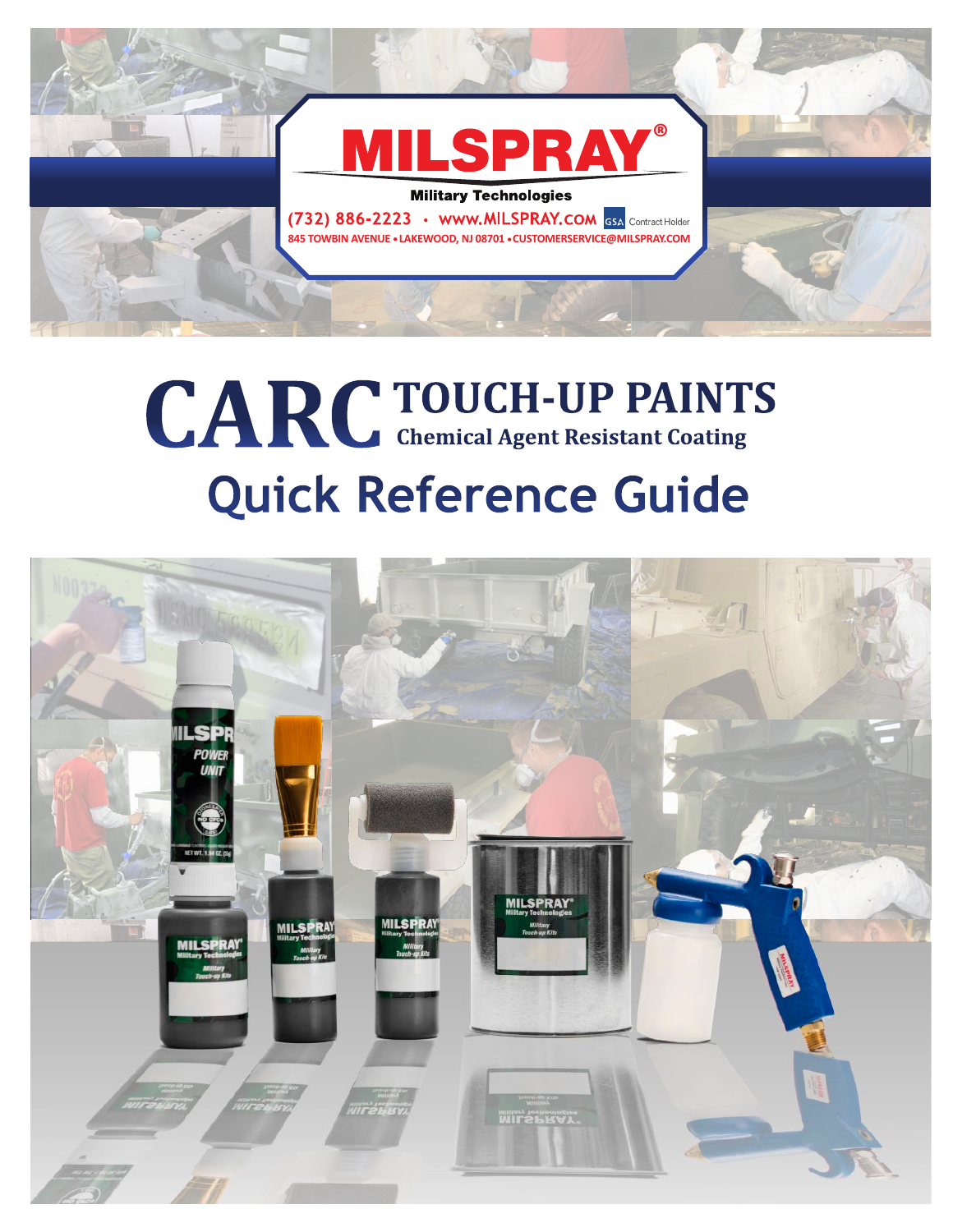**\*Note: Minimum order requirement is 1 case. We can accommodate requests for custom cases (e.g. in a case of 12 you may order 6 of green and 6 of brown).** 

|                                           |                         | MILSPRAY #      | <b>NSN</b>       | Fed-Std #                 | Color                           | Quantity      |
|-------------------------------------------|-------------------------|-----------------|------------------|---------------------------|---------------------------------|---------------|
| <b>Brush</b>                              |                         | MDB0434094      | 8010-01-546-7585 | 34094                     | Green                           | 12 bottles/cs |
|                                           |                         | MDB0437030      | 8010-01-546-7588 | 37030                     | <b>Ground Black</b>             | 12 bottles/cs |
|                                           |                         | MDB0437038      | 8010-01-546-7588 | 37038                     | <b>Aircraft Black</b>           | 12 bottles/cs |
|                                           | Topcoats<br>Dispersible | MDB0430051      | 8010-01-546-7589 | 30051                     | <b>Brown</b>                    | 12 bottles/cs |
|                                           |                         | MDB0433446      | 8010-01-546-7587 | 33446                     | Tan                             | 12 bottles/cs |
|                                           |                         | MDB04CAMO       | 8010-01-546-7590 | 34094/37030/30051         | Green/Black/Brown               | 12 bottles/cs |
|                                           |                         | MDB04CAMOAC     | 8010-01-546-7590 | 34094/37038/30051         | Green/Black/Brown               | 12 bottles/cs |
|                                           |                         | MDB0434031      | N/A              | 34031                     | Aircraft Green                  | 12 bottles/cs |
|                                           |                         | MDB0434201      | N/A              | 34201                     | <b>Desert Sage</b>              | 12 bottles/cs |
|                                           |                         | MDB0434088      | 8010-01-547-1880 | 34088                     | Olive Drab                      | 12 bottles/cs |
|                                           |                         | MDB0431136      | 8010-01-546-7591 | 31136                     | <b>Aircraft Red</b>             | 12 bottles/cs |
|                                           | Water                   | MDB0433303      | 8010-01-547-1876 | 33303                     | Sand                            | 12 bottles/cs |
| <b>IILSPRA</b>                            |                         | MDB0433538      | 8010-01-547-1878 | 33538                     | <b>Aircraft Yellow</b>          | 12 bottles/cs |
|                                           |                         | MDB0435044      | 8010-01-546-7592 | 35044                     | Aircraft Insignia Blue          | 12 bottles/cs |
|                                           |                         | MDB0436231      | 8010-01-547-1882 | 36231                     | <b>Interior Aircraft Gray</b>   | 12 bottles/cs |
| 31.100                                    |                         | MDB0436300      | 8010-01-547-1884 | 36300                     | <b>Aircraft Gray</b>            | 12 bottles/cs |
|                                           |                         | MDB0437875      | 8010-01-547-1888 | 37875                     | <b>Aircraft White</b>           | 12 bottles/cs |
|                                           |                         | MDB0453022      | N/A              | PRIMER MIL-P-53022B, TY2  | Solvent Buff Epoxy Primer       | 12 bottles/cs |
|                                           |                         | MDB0453030      | N/A              | PRIMER MIL-P-53030        | <b>Water Based Epoxy Primer</b> | 12 bottles/cs |
| <b>Pricing Available<br/>Upon Request</b> | Primers                 | MDB0423377      | N/A              | PRIMER MIL-PRF-23377, TY1 | <b>Epoxy Primer</b>             | 12 bottles/cs |
|                                           |                         | MDB0485582      | N/A              | PRIMER MIL-P-85582, TY1   | <b>Water Based Epoxy Primer</b> | 12 bottles/cs |
| <b>Aerosol</b>                            |                         | MILSPRAY #      | <b>NSN</b>       | Fed-Std #                 | Color                           | Quantity      |
|                                           |                         |                 |                  |                           |                                 |               |
|                                           |                         | WF34094         | 8010-01-546-7712 | 34094                     | Green                           | 12 bottles/cs |
|                                           |                         | WF37030         | 8010-01-546-7713 | 37030                     | <b>Ground Black</b>             | 12 bottles/cs |
|                                           |                         | WF37038         | 8010-01-546-7713 | 37038                     | <b>Aircraft Black</b>           | 12 bottles/cs |
|                                           |                         | WF30051         | 8010-01-546-7709 | 30051                     | <b>Brown</b>                    | 12 bottles/cs |
|                                           |                         | WF33446         | 8010-01-546-7711 | 33446                     | Tan                             | 12 bottles/cs |
| <b>LSPR</b>                               | pcoats                  | <b>WFCAMO</b>   | 8010-01-546-8093 | 34094/37030/30051         | Green/Black/Brown               | 12 bottles/cs |
| <b>POWER</b><br><b>UNIT</b>               | ᅙ                       | <b>WFCAMOAC</b> | 8010-01-546-8093 | 34094/37038/30051         | Green/Black/Brown               | 12 bottles/cs |
|                                           |                         | WF34031         | 8010-01-553-5824 | 34031                     | Aircraft Green                  | 12 bottles/cs |
|                                           |                         | WF34201         | N/A              | 34201                     | <b>Desert Sage</b>              | 12 bottles/cs |
| <b>ROCK</b>                               |                         | WF34088         | 8010-01-547-1920 | 34088                     | Olive Drab                      | 12 bottles/cs |
| ET NFT, 1,94 DZ. (55                      |                         | WF31136         | N/A              | 31136                     | <b>Aircraft Red</b>             | 12 bottles/cs |
|                                           |                         | WF33303         | 8010-01-547-1917 | 33303                     | Sand                            | 12 bottles/cs |
|                                           | Water Dispersible       | WF33538         | 8010-01-547-1919 | 33538                     | <b>Aircraft Yellow</b>          | 12 bottles/cs |
| <b>MILSPRAY</b>                           |                         | WF35044         | N/A              | 35044                     | Aircraft Insignia Blue          | 12 bottles/cs |
|                                           |                         | WF36231         | 8010-01-547-1921 | 36231                     | <b>Interior Aircraft Gray</b>   | 12 bottles/cs |
| <b>CALE MOT ACTIVE</b>                    |                         | WF36300         | 8010-01-547-1922 | 36300                     | <b>Aircraft Gray</b>            | 12 bottles/cs |
|                                           |                         | WF37875         | 8010-01-547-1923 | 37875                     | <b>Aircraft White</b>           | 12 bottles/cs |
|                                           |                         | <b>WF53022B</b> | 8010-01-510-7178 | PRIMER MIL-P-53022B, TY2  | Solvent Buff Epoxy Primer       | 12 bottles/cs |
|                                           |                         | WF53030         | N/A              | PRIMER MIL-P-53030        | <b>Water Based Epoxy Primer</b> | 12 bottles/cs |
| <b>Pricing Available<br/>Upon Request</b> | Primers                 | WF23377         | N/A              | PRIMER MIL-PRF-23377, TY1 | <b>Epoxy Primer</b>             | 12 bottles/cs |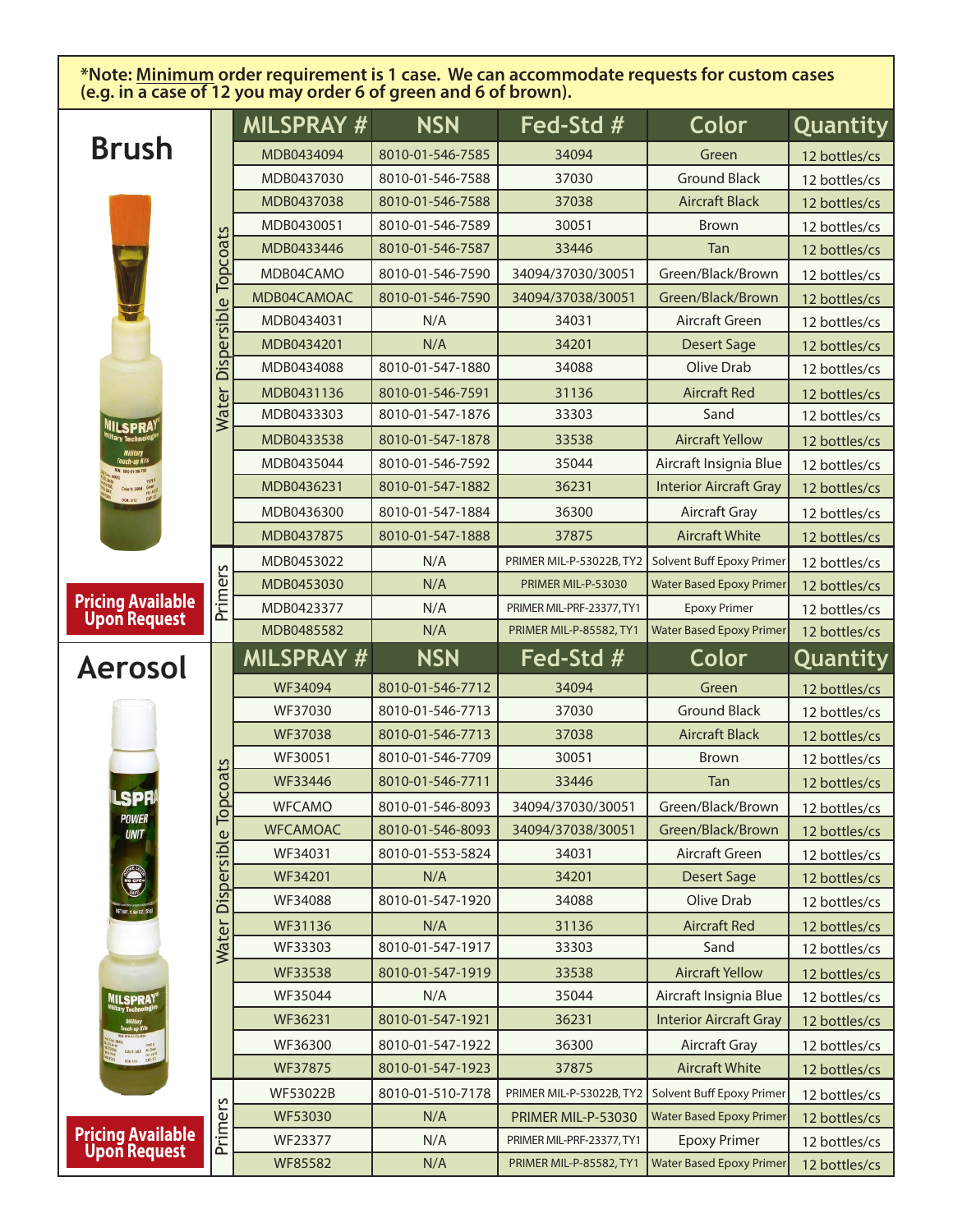**\*Note: Minimum order requirement is 1 case. We can accommodate requests for custom cases (e.g. in a case of 12 you may order 6 of green and 6 of brown).** 

|                 | Roller                                            |                                | MILSPRAY #    | <b>NSN</b><br>Fed-Std # |                  | <b>Color</b>                   | Quantity                        |               |
|-----------------|---------------------------------------------------|--------------------------------|---------------|-------------------------|------------------|--------------------------------|---------------------------------|---------------|
|                 |                                                   |                                | MDR0434094    |                         | 8010-01-546-7593 | 34094                          | Green                           | 12 bottles/cs |
|                 | <b>Patented Technology!</b><br>Patent # 7,338,227 |                                | MDR0437030    |                         | 8010-01-546-7596 | 37030                          | <b>Ground Black</b>             | 12 bottles/cs |
|                 |                                                   |                                | MDR0437038    |                         | 8010-01-546-7596 | 37038                          | <b>Aircraft Black</b>           | 12 bottles/cs |
|                 |                                                   |                                | MDR0430051    |                         | 8010-01-546-7595 | 30051                          | <b>Brown</b>                    | 12 bottles/cs |
|                 |                                                   |                                | MDR0433446    |                         | 8010-01-546-7594 | 33446                          | Tan                             | 12 bottles/cs |
|                 |                                                   | opcoats<br>¢<br>Dispersibl     | MDR04CAMO     |                         | 8010-01-546-7597 | 34094/37030/30051              | Green/Black/Brown               | 12 bottles/cs |
|                 |                                                   |                                | MDR04CAMOAC   |                         | 8010-01-546-7597 | 34094/37038/30051              | Green/Black/Brown               | 12 bottles/cs |
|                 |                                                   |                                | MDR0434031    |                         | 8010-01-553-5822 | 34031                          | Aircraft Green                  | 12 bottles/cs |
|                 |                                                   |                                | MDR0434201    |                         | N/A              | 34201                          | <b>Desert Sage</b>              | 12 bottles/cs |
|                 |                                                   |                                | MDR0434088    |                         | 8010-01-547-1908 | 34088                          | Olive Drab                      | 12 bottles/cs |
|                 | <b>ILSPRA</b>                                     |                                | MDR0431136    |                         | 8010-01-546-7598 | 31136                          | <b>Aircraft Red</b>             | 12 bottles/cs |
|                 |                                                   | Water                          | MDR0433303    |                         | 8010-01-547-1906 | 33303                          | Sand                            | 12 bottles/cs |
|                 |                                                   |                                | MDR0433538    |                         | 8010-01-546-7700 | 33538                          | <b>Aircraft Yellow</b>          | 12 bottles/cs |
|                 |                                                   |                                | MDR0435044    |                         | 8010-01-546-7599 | 35044                          | Aircraft Insignia Blue          | 12 bottles/cs |
|                 |                                                   |                                | MDR0436231    |                         | 8010-01-547-1910 | 36231                          | <b>Interior Aircraft Gray</b>   | 12 bottles/cs |
|                 |                                                   | <b>Primers</b>                 | MDR0436300    |                         | 8010-01-547-1913 | 36300                          | Aircraft Gray                   | 12 bottles/cs |
|                 |                                                   |                                | MDR0437875    |                         | 8010-01-546-7699 | 37875                          | <b>Aircraft White</b>           | 12 bottles/cs |
|                 | <b>Pricing Available<br/>Upon Request</b>         |                                | MDR0453030    |                         | N/A              | PRIMER MIL-P-53030             | <b>Water Based Epoxy Primer</b> | 12 bottles/cs |
|                 |                                                   |                                | MDR0485582    |                         | N/A              | PRIMER MIL-P-85582, TY1        | <b>Water Based Epoxy Primer</b> | 12 bottles/cs |
|                 | Quarts                                            |                                | MILSPRAY #    |                         |                  | Fed-Std #                      | Color                           | Quantity      |
|                 |                                                   | Topcoats<br>$\frac{e}{\Omega}$ | QT34094       |                         |                  | 34094                          | Green                           | 1 quart kit   |
|                 |                                                   |                                | QT37030       |                         |                  | 37030                          | <b>Ground Black</b>             | 1 quart kit   |
|                 |                                                   |                                | QT37038       |                         |                  | 37038                          | <b>Aircraft Black</b>           | 1 quart kit   |
|                 |                                                   |                                | QT30051       |                         |                  | 30051                          | <b>Brown</b>                    | 1 quart kit   |
|                 |                                                   |                                | QT33446       |                         |                  | 33446                          | Tan                             | 1 quart kit   |
|                 |                                                   |                                | <b>QTCAMO</b> |                         |                  | 34094/37030/30051              | Green/Black/Brown               | 1 quart kit   |
|                 |                                                   |                                | <b>QTCAMO</b> |                         |                  | 34094/37038/30051              | Green/Black/Brown               | 1 quart kit   |
| <b>MILSPRAY</b> | <b>Water Dispersi</b>                             | QT34031                        |               |                         | 34031            | Aircraft Green                 | 1 quart kit                     |               |
|                 |                                                   | QT34201                        |               |                         | 34201            | Desert Sage                    | 1 quart kit                     |               |
|                 |                                                   | QT34088                        |               |                         | 34088            | Olive Drab                     | 1 quart kit                     |               |
|                 | Military<br>Touch op Kits                         |                                | QT31136       |                         |                  | 31136                          | <b>Aircraft Red</b>             | 1 quart kit   |
|                 |                                                   |                                | QT33303       |                         |                  | 33303                          | Sand                            | 1 quart kit   |
|                 |                                                   |                                | QT33538       |                         |                  | 33538                          | <b>Aircraft Yellow</b>          | 1 quart kit   |
|                 |                                                   |                                | QT35044       |                         |                  | 35044                          | Aircraft Insignia Blue          | 1 quart kit   |
|                 |                                                   |                                | QT36231       |                         |                  | 36231                          | <b>Interior Aircraft Gray</b>   | 1 quart kit   |
|                 |                                                   |                                | OT36300       |                         |                  | 36300                          | <b>Aircraft Gray</b>            | 1 quart kit   |
|                 |                                                   |                                | QT37875       |                         |                  | 37875                          | <b>Aircraft White</b>           | 1 quart kit   |
|                 |                                                   | Primers                        | QT53022       |                         |                  | PRIMER MIL-P-53022B, TY2       | Solvent Buff Epoxy Primer       | 1 quart kit   |
|                 |                                                   |                                | QT53030       |                         |                  | PRIMER MIL-P-53030             | <b>Water Based Epoxy Primer</b> | 1 quart kit   |
|                 |                                                   |                                | QT23377       |                         |                  | PRIMER MIL-PRF-23377, TY1      | <b>Epoxy Primer</b>             | 1 quart kit   |
|                 | <b>Pricing Available<br/>Upon Request</b>         |                                | QT85582       |                         |                  | <b>PRIMER MIL-P-85582, TY1</b> | <b>Water Based Epoxy Primer</b> | 1 quart kit   |
|                 |                                                   | ZRPRIMQT                       |               |                         | MIL-P-26915      | <b>Zinc Rich Primer</b>        | 1 quart kit                     |               |